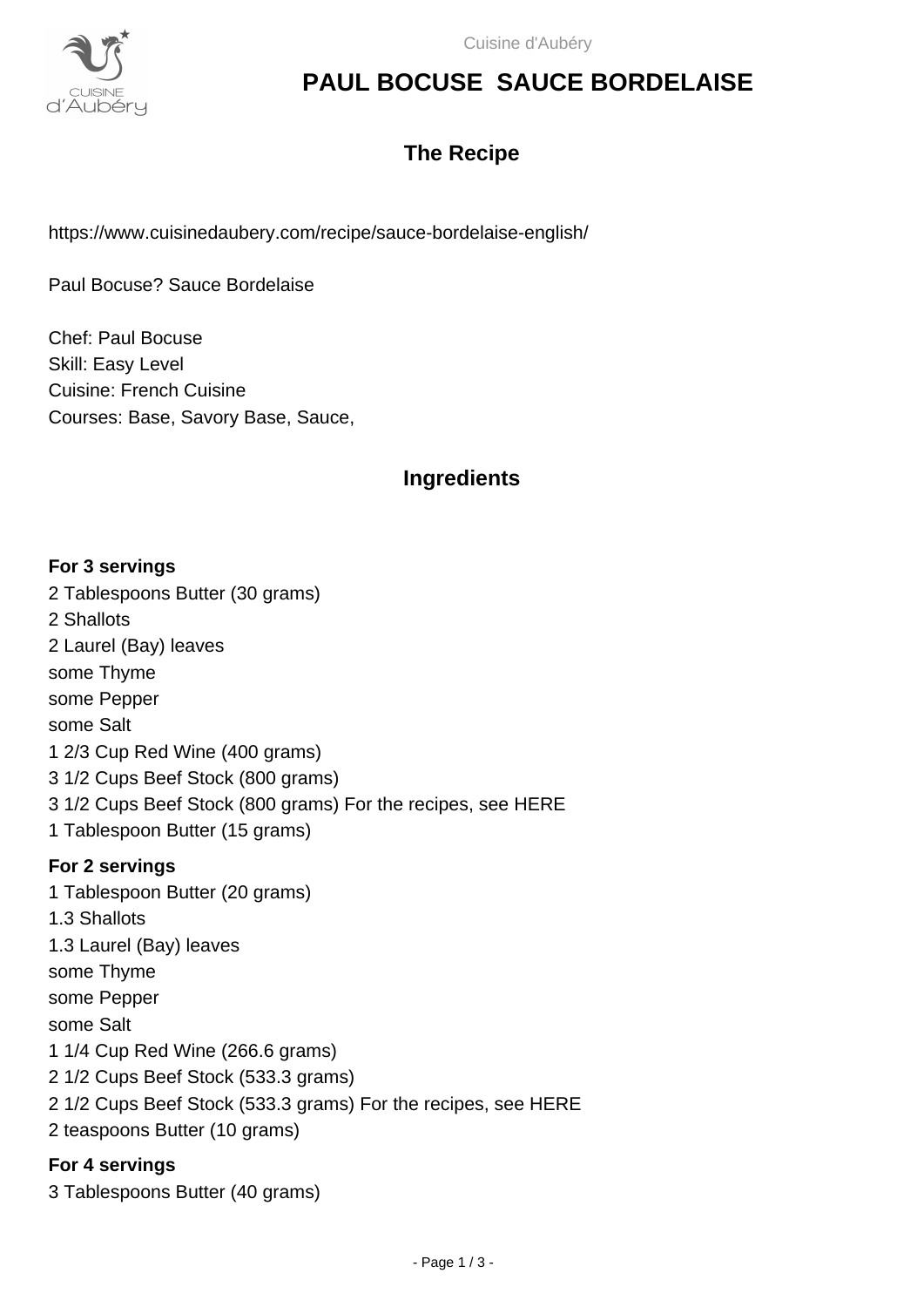

# **PAUL BOCUSE SAUCE BORDELAISE**

2.6 Shallots 2.6 Laurel (Bay) leaves some Thyme some Pepper some Salt 2 1/4 Cups Red Wine (533.3 grams) 4 3/4 Cups Beef Stock (1.06 kilograms) 4 3/4 Cups Beef Stock (1.06 kilograms) For the recipes, see HERE 1 Tablespoon Butter (20 grams) **For 6 servings** 1/4 Cup Butter (60 grams) 4 Shallots 4 Laurel (Bay) leaves some Thyme some Pepper some Salt 3 1/3 Cups Red Wine (800 grams) 7 1/4 Cups Beef Stock (1.6 kilograms)

- 7 1/4 Cups Beef Stock (1.6 kilograms) For the recipes, see HERE
- 2 Tablespoons Butter (30 grams)

### **Steps**

### **The "Demi-Glace"**

- 1. Cook the Beef Stock (3 1/2 Cups or 800 g) until it's reduced to half volume
- 2. Remove from heat and set aside

### **The Sauce**

- 3. Mince the Shallots (2)
- 4. In a pan, melt the Butter (2 Tablespoons or 30 g)
- 5. Cook the Shallots (2) briefly
- 6. Pour in the Red Wine (1 2/3 Cup or 400 g)
- 7. Add in the Laurel (Bay) leaves (2), the Thyme (some Thyme)
- 8. Add in the Salt and the Pepper
- 9. Cook and reduce
- 10. Add in the "demi-glace"
- 11. Reduce the heat so that everything simmers gently
- 12. Cook for 10/15 minutes
- 13. Strain the juice